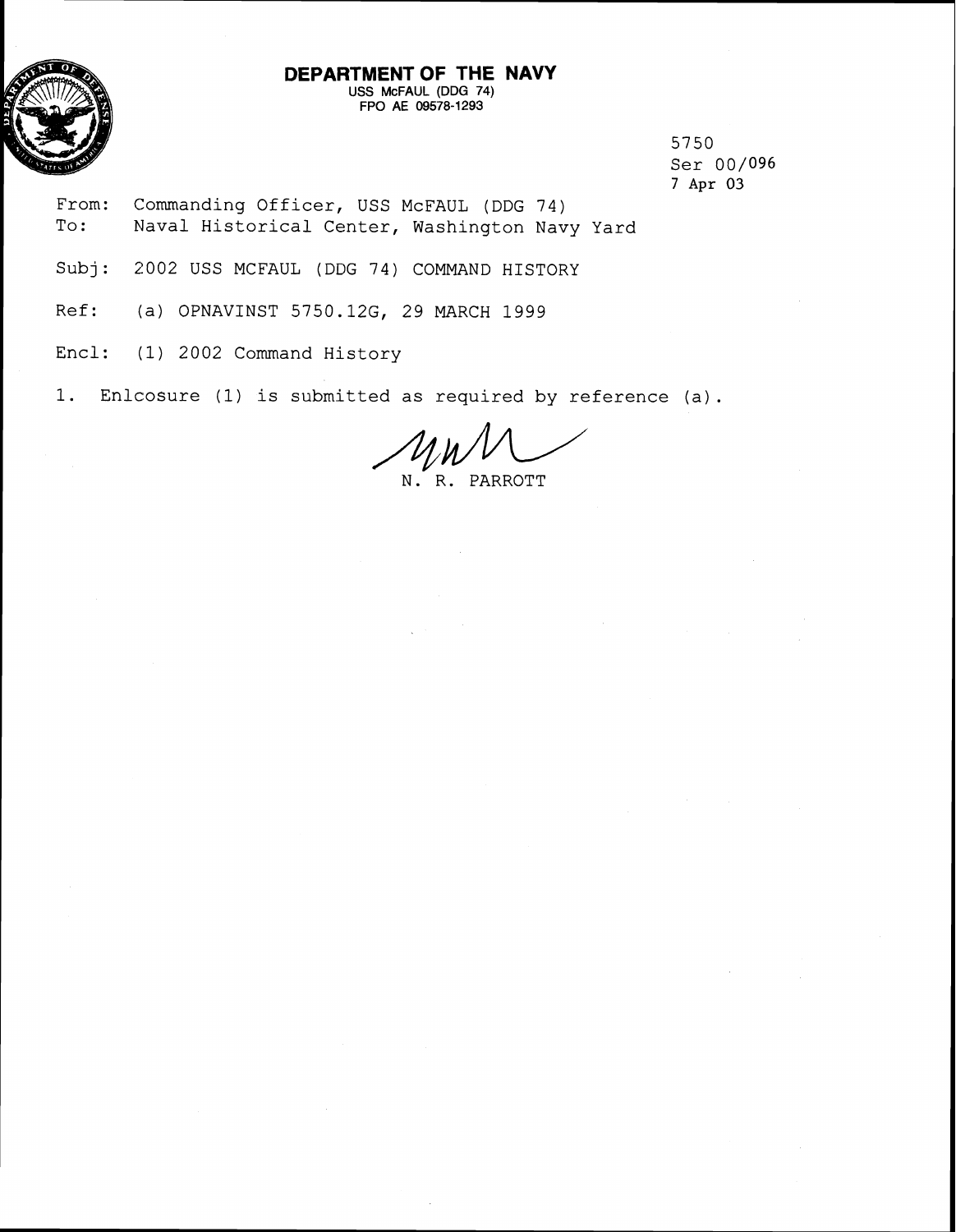# **USS McFAUL (DDG-74)** *UNITED STATES NAVY*

<sup>I</sup>**sp** : **//m. spear. navy .mil/ships/ddg74** <sup>1</sup>

USS McFAUL's mission is to conduct prompt, sustained combat operations at sea, in support of national policy. She is equipped to operate in a high-density, multi-threat environment as an integral member of a carrier battle group or Surface Action Group (SAG).

In addition to her own self-defense capabilities in Air Warfare (AW), Undersea Warfare (USW), Surface Warfare (SUW), McFAUL can effectively provide local area protection to the battle group, surface action group, and other ships. McFAUL is equipped with the world's most sophisticated weapon system. She has the AN/SPY-1D Phased Array Radar, which incorporates significant advances in the detection capabilities of the AEGIS Weapons System, particularly in its resistance to enemy Electronic Counter-Measures (ECM). Using the SPY-1D and her MK 99 Fire Control System, McFAUL can guide her vertically-launched Standard Missiles to intercept hostile aircraft and missiles at extended ranges. To provide point defense against hostile air targets, McFAUL is equipped with the Block 1 upgrade to<br>the Phalanx Close-ln Weapons System (CIWS).

McFAUL is also equipped with the Navy's latest SUW Combat Systems. Land attack cruise missile capability is provided by Tomahawk Missiles, which are launched from her Mark 41 Vertical Launching System (VLS). Her shorier range Harpoon Anti-Ship Cruise Missiles have a range in excess of 65 nautical miles which are fired from stand-alone launchers. The **5"/54** Caliber Gun, in conjunction with the Mark 34 Gun Weapon System, is an anti-ship weapon which

Finally, McFAUL's AN/SQQ-89 integrated USW Suite is the most advanced anti-submarine warfare system in the world today. The ANISQR-19 Tactical Towed Array SONAR (TACTAS) provides extremely long-range passive detection of enemy submarines, and the AN/SQQ-53C Hull-Mounted SONAR is used to actively and passively detect and locate submarine contacts. McFAUL also has the capability to land the SH-GOB LAMPS Mark Ill Helicopter, which can link to the ship for support in the anti-submarine operations, as well as conducting over-the-horizon targeting missions. These systems are supplemented by the ANISLQ-32V(3) Electronic Warfare Suite, which includes passive detection systems, decoy countermeasures and an active jamming capability.

Powered by four quick-response General Electric LM-2500 Gas Turbine Engines coupled to two Controllable-Reversible Pilch (CRP) Propellers, McFAUL has tremendous maneuverability, and a top speed in excess of 30 knots. Her expert engineers also provide the ship with electricity, fresh water, heating and air conditioning facilities. McFAUL matches maximum survivability with her potent offensive capability.

In the ARLEIGH BURKE Class, all-steel construction is used Extensive top-side armor is placed around vital combat systems and machinery spaces, and a new, large waterplane area hull design, significantly improves seakeeping ability. Acoustic, infrared, and radar signatures have been reduced, and vital shipboard systems are hardened against electro-magnetic pulse and over-pressure damage. A comprehensive Collective Protection System guards against nuclear, chemical, or biological agents. State-of-the-art propulsion and damage control systems are managed by an all-new data multi-plexing system.

Home to a crew of over 330, McFAUL has most services associated with a small town at sea, Including dining, banking, ATM, laundry, post office and shopping facilities, over 10,000 line items of spare parts, and a barber shop. A marvel of modern technology and engineering, McFAUL is a powerful instrument of peace In the service of her nation, capable of sustaining herself at sea for months at a time. McFAUL is the premier warship designed to carry out the U.S. Navy's missions well into the **21"** century.

USS McFAUL is commanded by CDR Neil R. Parrott.

#### **SHIPS SPECIFICATIONS**

#### **GENERAL** .

Length; 505.5 feet **Beam: 66.5 feet** Speed: 30+knots **Draft:** @ feet Displacement: 8,900 tons Complement; 30 Officer/300

#### **ENGINEERING**

**Propulsion: 4 LM2500 Gas Turbine Engines Electrical: 3 Allison 501-K34 Model 9140 Gas Turbine Generators (2500KW each)** Services: 4 Air Conditioning Plants Reverse Osmosis Water Desalination Units **SENSORS AN/SPY-1D RADAR** ANISPS-67 Surface Search Radar ANISPS-64 Surface Search Radar CAMPS Mk Ill Helicopter AN/SQR-19B Tactical Towed Array SONAR ANISQR-53C SONAR ANISQQ-28 Shipboard Electronics

#### **WEAPONS**

**1 MK 45 MOD 2 57/54 Cal** Gun Mount 1 MK 41 MOD 2 Vertlcal Launch System (Total of 90 cells) **2** MK 141 Harpoon Misslle **Launchers 2** MK 15 MOD 12 Phalanx Close-in Weapon System **2** MK 32 MOD 15 Triple Torpedo Tubes Standard Missiles (SM-2) Tomahawk Cruise Missiles Vertically Launched ASROC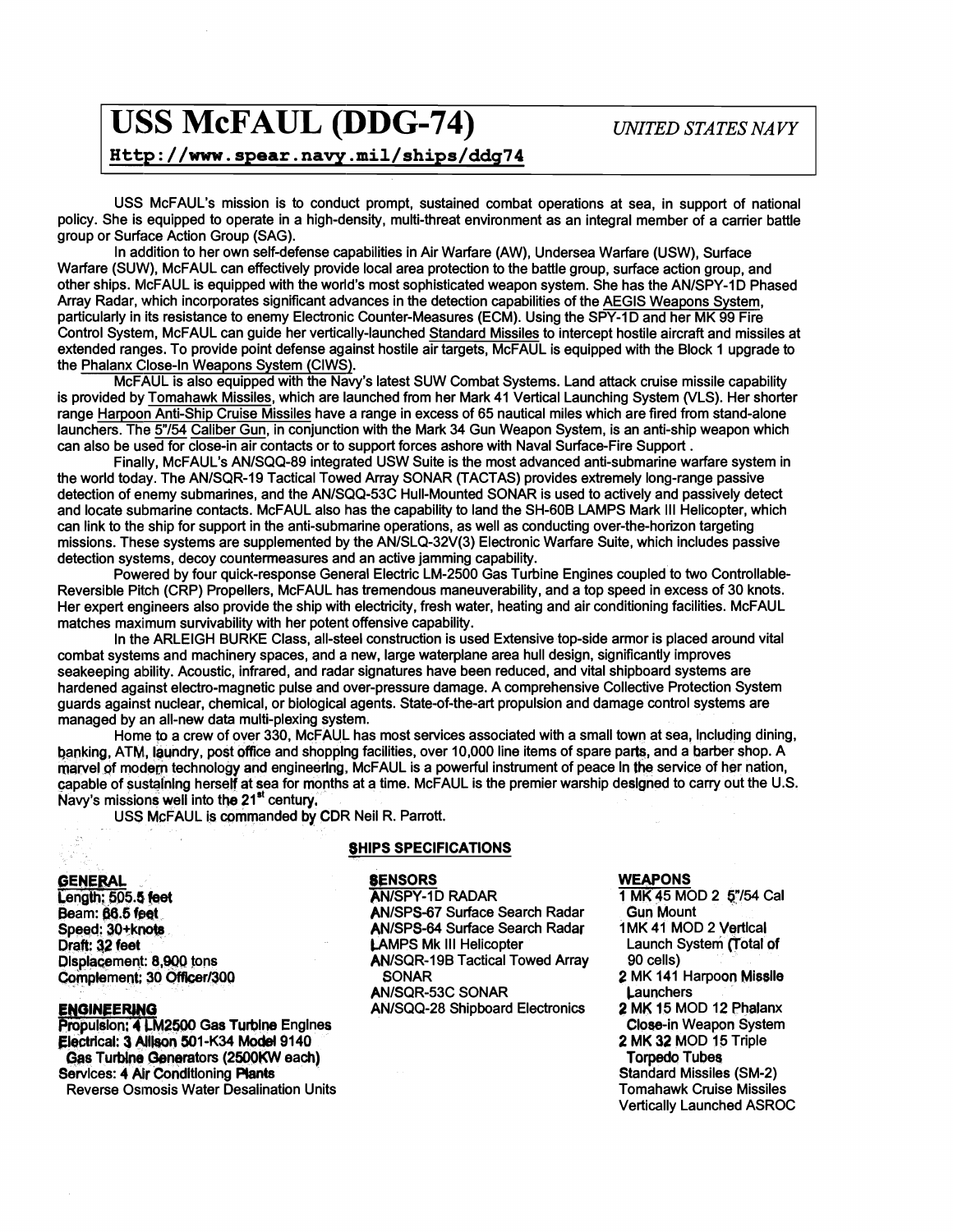### **Section 1: Command Composition and Organization**

Command Short Title: USS McFAUL (DDG-74)

Unit Identification Code: 21948

Mission: MCFAUL's mission is to conduct prompt, sustained combat operations at sea, in support of national policy. McFAUL is equipped to operate in a highdensity, multi-threat environment as an integral member of a carrier battle group or Surface Action Group. McFAUL's mission areas include Anti-Air Warfare (AAW), Anti-Submarine warfare (ASW) Anti-Surface Warfare (ASUW), Maritime Interdiction Operations, and Strike Warfare (STW). As a Guided Missile Destroyer, McFAUL can effectively provide local area protection to the battle group, surface action group, and other ships.

#### Organizational Structure:

| Immediate Senior Command:      | Com        |
|--------------------------------|------------|
| <b>Permanent Duty Station:</b> | Norf       |
| Commanding Officer:            | <b>CDR</b> |
| Aircraft Assigned:             | N/A        |

Commander Destroyer Squadron Eighteen Norfolk Naval Base, Norfolk VA CDR Neil R. Parrott, USN

### **Section 2: Chronology**

#### **JANUARY 2002**

| Date          | Event                                              |
|---------------|----------------------------------------------------|
| 01 JAN-18 JAN | Inport Norfolk Naval Base, Post Overseas Movement. |
| 18 JAN-26 JAN | Underway VCOA as OPFOR for JFK JTFX                |
| 26 JAN-01 FEB | Underway VCOA, ISE                                 |

#### **FEBRUARY 2002**

| Date          | Event                                                        |
|---------------|--------------------------------------------------------------|
| 01 FEB-30 FEB | Inport, Norfolk Naval Base                                   |
| 11 FEB-30 FEB | Completed Fleet Maintenance Availability, Norfolk Naval Base |

#### **MARCH 2002**

| Date                 | Event                                      |
|----------------------|--------------------------------------------|
| 01 MAR-11 MAR        | <b>Inport Norfolk Naval Base</b>           |
| 11 MAR-15 MAR        | Group Sail, VCOA                           |
| 11 MAR               | Navigation Check Ride Qualification        |
| <b>15 MAR-20 MAR</b> | Inport Norfolk, VA                         |
| 20 MAR-22 MAR        | Underway, VCOA CEC compatibility test      |
| 22 MAR-25 MAR        | <b>Inport Norfolk, VA</b>                  |
| 25 MAR-29 MAR        | Underway, VCOA for USS CONNECTICUT POMCERT |
| 29 MAR-31 MAR        | Inport, Norfolk Naval Base                 |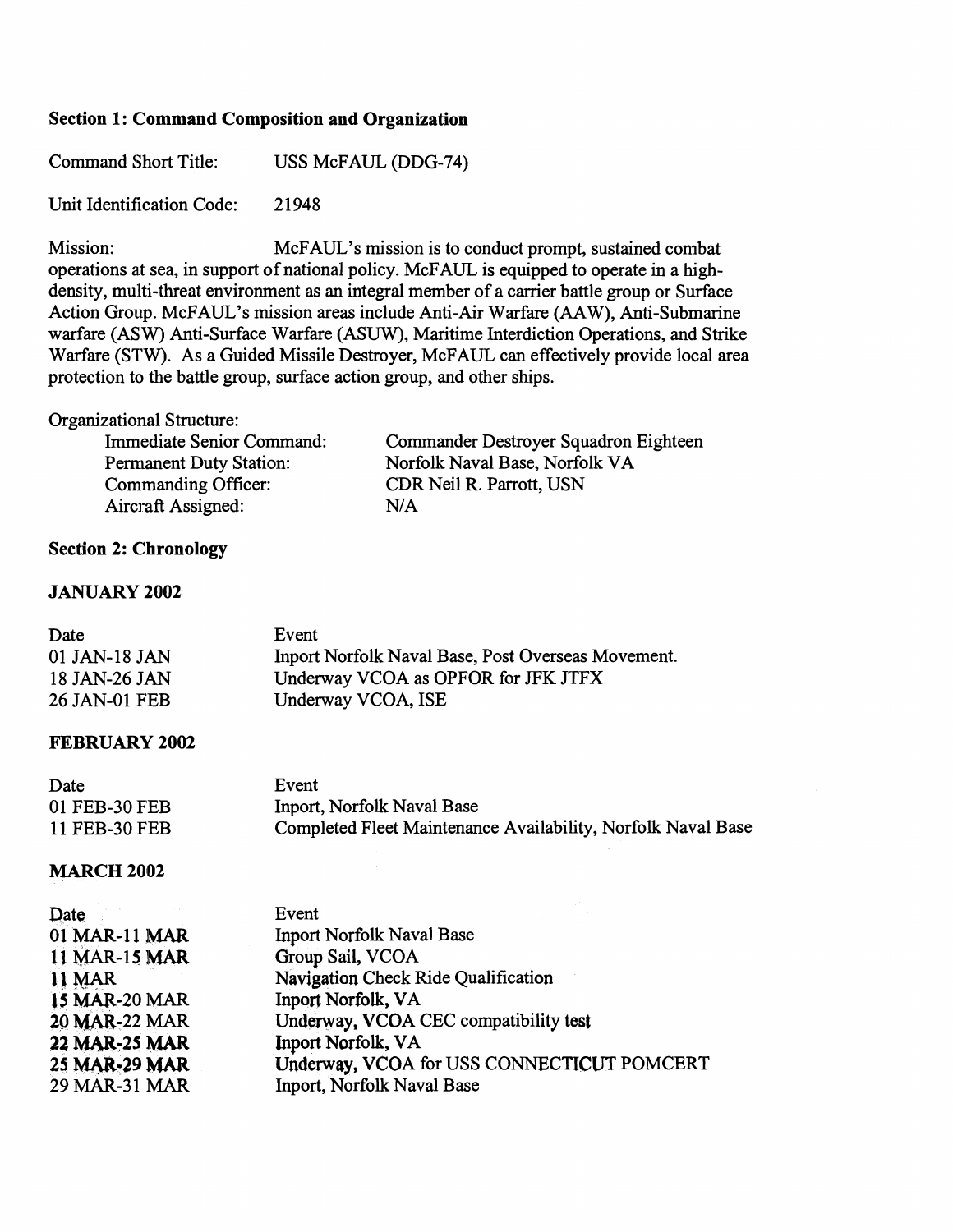## **APRIL 2002**

| Date           | Event                                                                |
|----------------|----------------------------------------------------------------------|
| 01 APR-17 APR  | Inport Norfolk Naval Base, Norfolk VA                                |
| 17 APR-19APR   | Inport Yorktown Naval Weapon Station. Weapon offload.                |
| 19 APR- 31 APR | Underway VCOA/PROA. PCO-OPS with USS GRASP and EX-<br><b>ATLANTA</b> |
| <b>22 APR</b>  | Inport Guantanamo Bay, Cuba for six hours to refuel.                 |

## **MAY 2002**

| Date                   | Event                                             |
|------------------------|---------------------------------------------------|
| 01 MAY-04 MAY          | Underway PROA for PCO-OPS.                        |
| 04 MAY-08 MAY          | Inport FT Lauderdale for Broward County Navy Days |
| 08 MAY-10 MAY          | Underway Tiger Cruise 2002                        |
| 10 MAY-15 MAY          | Inport Norfolk Naval Base, Norfolk VA             |
| 15 MAY-19 MAY          | <b>Underway PROA</b>                              |
| 19 MAY-21 MAY          | Inport Naval Station Roosevelt Roads Puerto Rico  |
| 21 MAY - 24 MAY        | <b>Underway PROA</b>                              |
| 24 MAY - 27 MAY        | Inport St. Thomas, USVI                           |
| $\sum$ 27 MAY - 31 MAY | Underway PROA/VCOA                                |
| <b>JUNE 2002</b>       |                                                   |

| Date          | Event                                                           |
|---------------|-----------------------------------------------------------------|
| 01 JUN-03 JUN | Underway VCOA                                                   |
| 03 JUN-11 JUN | Inport Norfolk Naval Base, Norfolk VA                           |
| 11JUN-30 JUN  | Inport Moon Engineering Shipyard, Ships Restricted Availability |

## **JULY 2002**

| Date          | Event                                                           |  |
|---------------|-----------------------------------------------------------------|--|
| 01 JUL-31 JUL | Inport Moon Engineering Shipyard, Ships Restricted Availability |  |

## **AUGUST 2002**

| Date          | Event                                                           |
|---------------|-----------------------------------------------------------------|
| 01 AUG-11 AUG | Inport Moon Engineering Shipyard, Ships Restricted Availability |

## **SEPTMEBER 2002**

| Date          | Event                                      |
|---------------|--------------------------------------------|
| 01 SEP-09 SEP | Inport Norfolk Naval Base, Norfolk VA      |
| 09 SEP-13 SEP | Inport Deperming Crib, Elizabeth River, VA |
| 13 SEP-24 SEP | Inport Norfolk Naval Base, Norfolk VA      |
| <b>24 SEP</b> | Underway en route Earle, NJ                |
| 25 SEP-26 SEP | Inport Earle, NJ Ammo Onload               |